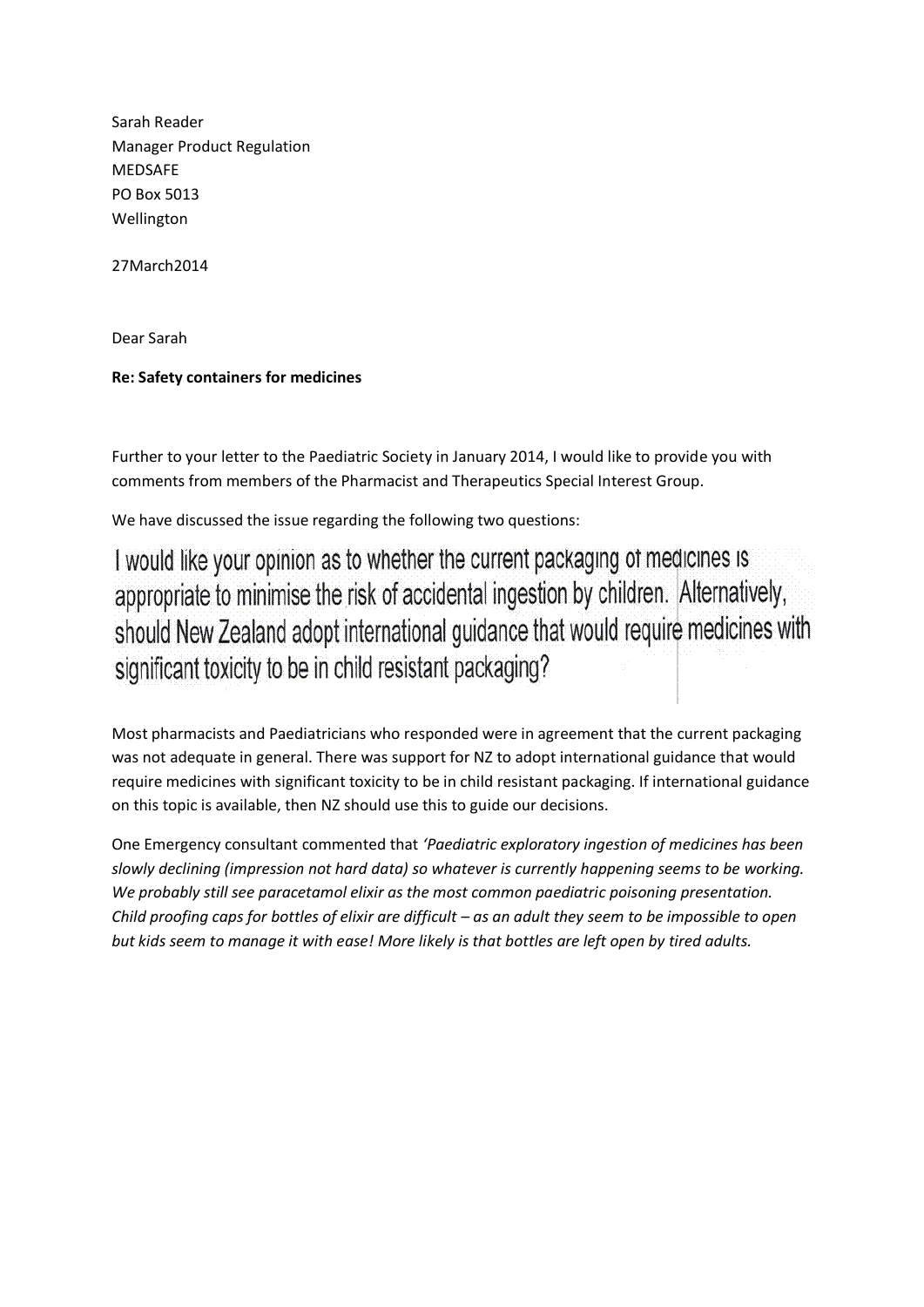*This is an old table of toddler poisoning deaths from US*

| Drug                                  | <b>Number of Fatalities</b> |
|---------------------------------------|-----------------------------|
| Iron supplements                      | 32                          |
| Anti-depressants:                     |                             |
| Desipramine                           | 6                           |
| Imipramine                            |                             |
| Amitriptylin                          | $\frac{2}{2}$               |
| Trazadone                             |                             |
| Amoxapine                             | 1                           |
| Total                                 | 13                          |
| Methadone                             | 6                           |
| Nifedipine                            | 5                           |
| Diphenhydramine / Phenylpropanolamine | 4                           |
| Aspirin                               | 3                           |
| Morphine                              | 3                           |
| Methyl salicylate (winter green)      | 3                           |
| Codeine                               | $\overline{2}$              |
| Anti convulsants:                     |                             |
| Carbamazepine                         | 1                           |
| Valproic acid                         |                             |
| <b>Total</b>                          | 1                           |
|                                       |                             |
| Benzonatate                           | 1                           |
| Acetaminophen                         | 1                           |
| Diphenoxylate                         | ī                           |
| Propoxyphen                           | 1                           |
| Promethazine                          | ī                           |
| Clonidine                             | 1                           |
| Benazepril                            | 1                           |
| Clonazepam                            | ī                           |
| Clozapine                             | 1                           |
| Hydrocodon                            | 1                           |
| Flecainide                            | 1                           |
| Glipizide                             | 1                           |

Table 2: Acute Drug Ingestion Fatalities in Infants and Toddlers 2 year-old and younger in the US 1990-2000.

They introduced legislation to place iron tablets into blister packs and reduced the iron deaths to zero immediately. **If we don't do that then we should.**

Tricyclic Antidepressants(TCADs) are less prevalent now. If we made TCADs blister pack and limited dispensing to say monthly or 40 tabs then we would reduce risk to toddlers and may have an impact on youth suicide also.

*There has been a lot of work done on reducing maximum retail amounts of paracetamol tabs in UK. We had some thoughts about suggesting adopting a similar regulation - a limit of 32 tablets from a pharmacy and 16 in other retail. This of course doesn't stop a person buying from multiple retailers… but has reduced the number of impulsive large ODs, deaths and liver transplantation referrals in the UK. Perhaps we should renew our attention on paracetamol.*